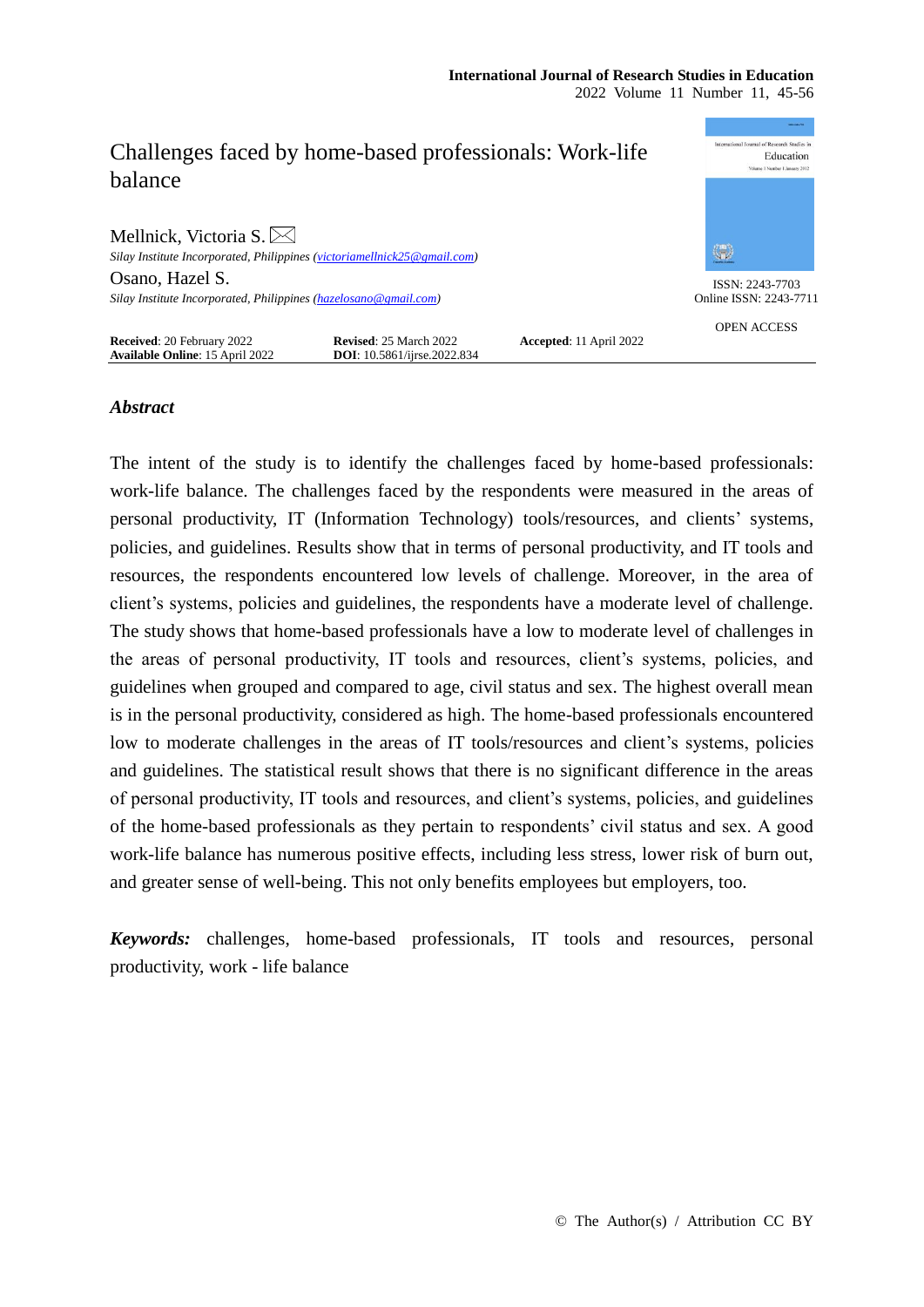# **Challenges faced by home-based professionals: Work-life balance**

### **1. Introduction**

Many people lost their jobs because of the COVID-19 pandemic. The virus has caused fear of exposure for several of those who work or travel, making it difficult for them to provide for his or her families and thrive as they could. The trend of "work from home (WFH)" began to emerge, but it absolutely was already growing before 2020. When the virus hit, the number of individuals who work from home has just increased immensely. Now, many professionals work virtually, with implemented policies and access to tools needed for remote work provided by their companies or clients.

The 'work-from-home' has become a preferred term during the COVID-19 pandemic. Many became conscious of the work of online freelancing. As of 2018, there are quite 1,000,000 Filipino freelancers (Llamas, 2018). Some creative Filipinos landed a spot in telecommuting, a work-from-home scheme (Department of Labor and Employment). in step with the report, Filipinos took jobs like encoder/transcriptionist, online teacher, internet entrepreneur/online seller, customer service assistant, virtual assistant, web developer/programmer, online writer/editor, online trading/stock market, and online gaming (Tudy, 2020).

The employers, also called clients, usually located overseas (United States, Canada, UK, Australia, etc.), are business owners or professionals who outsource their manpower needs here within the Philippines. thanks to a far lower currency conversion rate and no mandatory benefits, they hire individuals who can do the work remotely, provide systems their workers could use, and pay them using wire transfer or through other online payment platforms like PayPal, Wise, etc. They not need to lease large offices; commutes are going to be gone. they'll hire a geographically diverse workforce without providing additional office space and without incurring any expense to relocate them. therein way, it's easier, cost-saving, and more sustainable on an element of business owners (ILO, 2020).

These Filipino home-based professionals, also referred to as freelancers, receive payment in US dollars. Since the charge per unit in Philippine pesos is high, the motivation for considering the net freelancing is extremely high. Filipinos earn from US\$300 to US\$1,000 a month or maybe more for a highly technical job in step with DOLE. A 2017 study conducted among 75 Filipino freelancers revealed that they received a median of around 39,000.00 pesos or roughly US\$790 per month. Most of them found go through Upwork, a worldwide freelancing platform (Virtual Assistant Bootcamp, 2017). As reported on online platforms, more and more Filipinos are considering working online (Llamas, 2018). They became conscious of the variability of jobs suited to their skills or tasks with requirements easy to master. Hence, the prospects of getting a client, landing employment, and earning substantially are within the grasp of a person within the digital world (Baitenizov et al., 2019). As a result, more and more people are considering this work arrangement due to its potential income.

As corona virus cases still surge, so is that the number of people transitioning work from physical offices to home-based work. WFH was initially developed to avoid commuting, provide flexibility in schedules, and achieve a much better work-life balance. Direct benefits to employees have also been noted like more quality time with loved ones, less to zero commute stress, a chance for money-saving, and increased productivity (Chin et al, 2022). The national and native governments, organizations, and institutions have allowed and encouraged their employees to figure remotely reception to remain safe. More people began to shift from their corporate jobs to full-time home-based jobs. Some aspire to become full-time home-based workers but don't know where or a way to start.

As several benefits to engaging from home have emerged, so are the many challenges faced by workers in doing virtual jobs. Working remotely definitely has its perks but it also has its disadvantages, especially when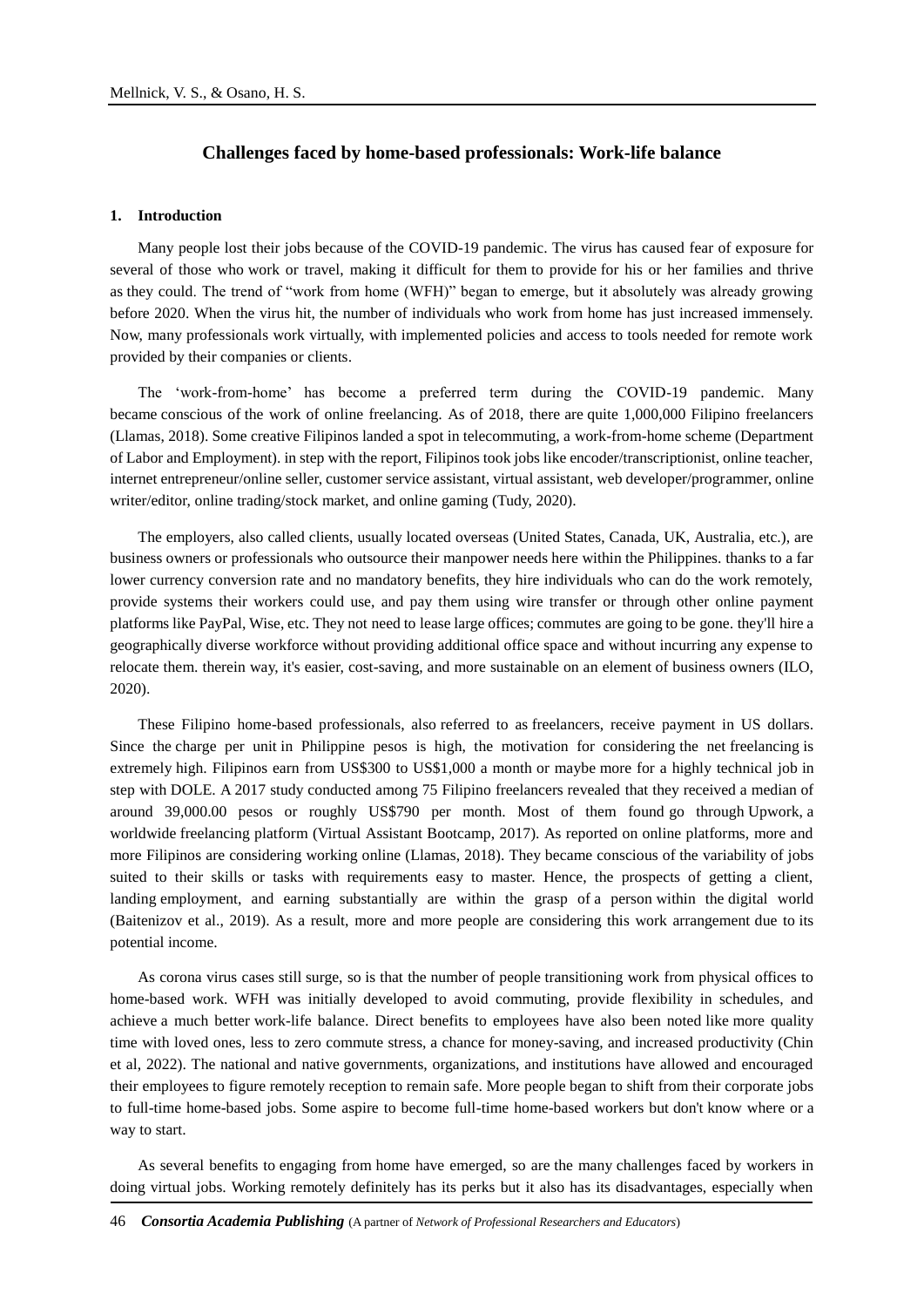these challenges occur daily. it's essential to spot these challenges to avoid them or alleviate future problems. it'll not only help remote workers to develop strategies but also keep them motivated, productive, and adaptive to new ways of working. The researcher, as a home-based professional herself, desires to undertake this research to see the challenge faced by home-based professionals as a basis for an action plan, hence this study.

#### *1.1 Theoretical Framework*

The theoretical framework for this study is rational choice theory. This explain why people make the alternatives they are doing, as people weigh benefits, costs, and risks in deciding. This theory says that each one choices are rational because people calculate the prices and benefits before making a choice. Even when a choice seems irrational, there was the reasoning behind it. Rational choice theory can apply to a spread of areas, including economics, psychology, and philosophy. This theory states that individuals use their self-interest to create choices which will provide them with the best benefit. (Homans, Blau, et al., 2019).

People weigh their options and make the selection they think will serve them best. How individuals decide what is going to serve them best depends on personal preferences. as an example, one individual may decide that abstaining from smoking is best for them because they need to safeguard their health. Another individual will decide they need to smoke because it relieves their stress. Although the alternatives are opposite, both individuals make these choices to urge the simplest result for themselves. (Nickerson, 2021).

Working from home entails plenty of challenges. But, despite these challenges, the individual has got to decide whether or to not work, to continue and support his family. Rational Choice theory is predicated on the belief of involvement from rational actors (the individual). Rational actors are the individuals in an economy who make rational choices supported calculations and therefore the information that's available to them. Rational actors form the idea of rational choice theory. The rational choice theory assumes that individuals, or rational actors, attempt to actively maximize their advantage in any situation and, therefore, consistently attempt to minimize their losses.

In the present study, we compare the challenges faced with how frequently they occur within the lives of working home-based professionals. Through this theory, the researcher sought a solution from the respondents, to work out if the factors correlate with their responses.

### *1.2 Statement of the Problem*

The main purpose of this study is to determine the challenges faced by home-based professionals: work life balance. Specifically, this study aims to answer the following questions: First, what is the profile of the respondents in terms of age, civil status and sex? Second, what are the challenges faced by home-based professionals when grouped according to: personal productivity, IT tools and resources, and Client's systems, policies and guidelines? Third, what are the challenges faced by home-based professionals when grouped according to the aforementioned variables? Fourth, is there a significant difference in the challenges faced by home-based professionals when the respondents are grouped and compared according to variables?

#### *1.3 Hypothesis*

There is no significant difference in the challenges faced by home-based professionals when they are grouped and compared according to the aforementioned variables.

#### *1.4 Significance of the Study*

This study is beneficial to the following: First, home-based professionals, this study will help them identify the various challenges they encounter while performing their jobs and come up with a solution on how to address and improve them. Second, aspiring home-based professionals and neophytes. This study will provide awareness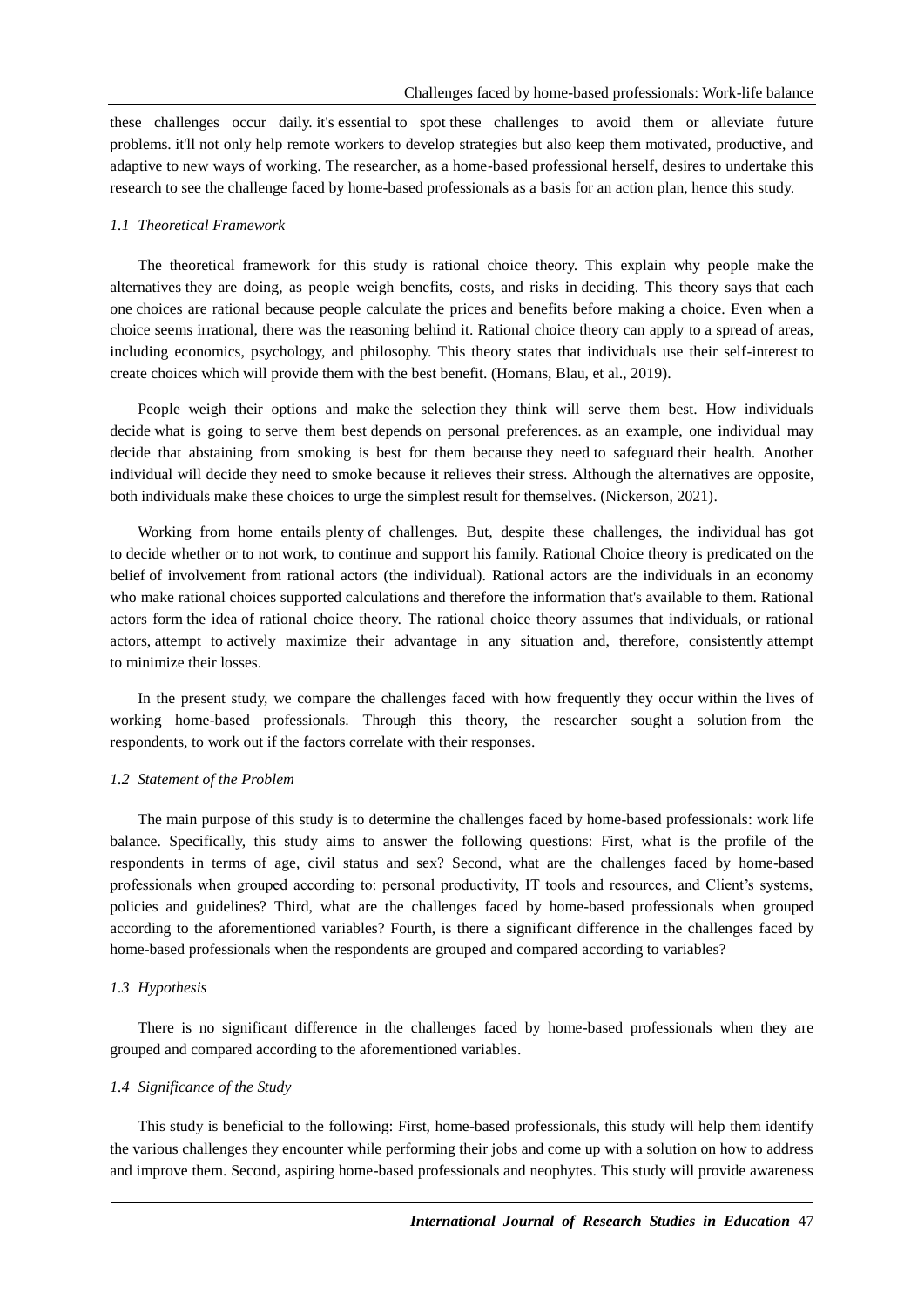to aspiring home-based professionals and neophytes about the various difficulties they might encounter from working at home and how to deal with them. Third, clieng or the management because this study will help individual clients and the management in providing support and solutions to their remote workers to address issues concerning the difficulties their workers encounter while performing their jobs at home. Fourth, present researcher, because this will help her in gaining a deeper understanding of the various challenges faced by home-based professionals since she is one of them, too. Lastly, future researchers, this study will serve as a reference for research papers covering the same industry or topic.

# **2. Literature**

The Conceptual Literature are going to be reviewed and synthesize to form a much better understanding with the underlying research variables. The articles which will be presented herein are literature which is able to support the study; moreover, will provide insights and thoughts focused on home-based professionals, the challenges they encounter, and other related aspects which are all connected to the current study. **Personal productivity**. Every employee deals with varying distractions and difficulties but prompting them to spot what pulls from their focus and helping them find ways to figure around or to figure with it can make a giant difference. (Eatough, 2021). Remote work was very rare a decade ago. functioning from home was usually only available as a special arrangement to accommodate families in specific cases. However, teleconferencing and telework technology has advanced to the purpose where some businesses thrive with completely remote teams. In fact, it's not uncommon for businesses to permit their employees to figure from home once or twice every week. (Peek, 2021). According to Gorlick, A (2020). the worldwide work-from-home movement intended to take care of output and efficiency during the COVID-19 pandemic could actually generate a worldwide productivity slump and threaten economic process for several years, says Stanford economist Nicholas Bloom. "We are home working alongside our youngsters, in unsuitable spaces, with no choice and no in-office days," says Bloom, a senior fellow at the Stanford Institute for policy Research (SIEPR). "This will create a productivity disaster for firms."

Additionally, employers can help employees limit distractions while acting from home by being upfront about them. Discuss how typical like pets, children, household chores, and social media can pull from their focus and what they will do about it. as an example, employees with kids might founded a piece station in an exceedingly guest room instead of at a busy table or at a corner in an exceedingly loud front room. Workers with pets could start taking a protracted walk with the dog before work so it isn't as energetic and distracting later. Employees who are anxious about everything occurring within the world could try turning off news notifications during work hours. Every employee deals with varying distractions but prompting them to spot what pulls from their focus and helping them find ways to figure around or work with it can make a giant difference. the info shows 66% of employees are more wish to work nights and weekend when functioning from home. 49% of employees found it hard to stay boundaries between work and residential life. 28% of employees are starting and finishing work later when functioning from home.

Establishing healthy routine and setting strong boundaries between work life and residential life is critical to successfully performing from home. It's important for workers to possess a collection schedule when performing from home but it's also complicated because one among the key perks of remote work has some flexibility over how and after they get their work done. Employees should aim to figure on the identical days for the identical amount of your time weekly but remain flexible and communicate with employers if that schedule must be adjusted slightly for things like children, medical appointment or other responsibilities. Furthermore, make sure that your accomplishments, project status, outcomes and deliverables are visible as appropriate. It's important to avoid being out of sight, out of mind. Invite and encourage feedback from co-workers' management and customers about how a virtual work arrangement has effects on them.

#### *2.1 IT Tools and Resources*

The IT sector is one in all the important sectors that contribute to the expansion of economy. The Industry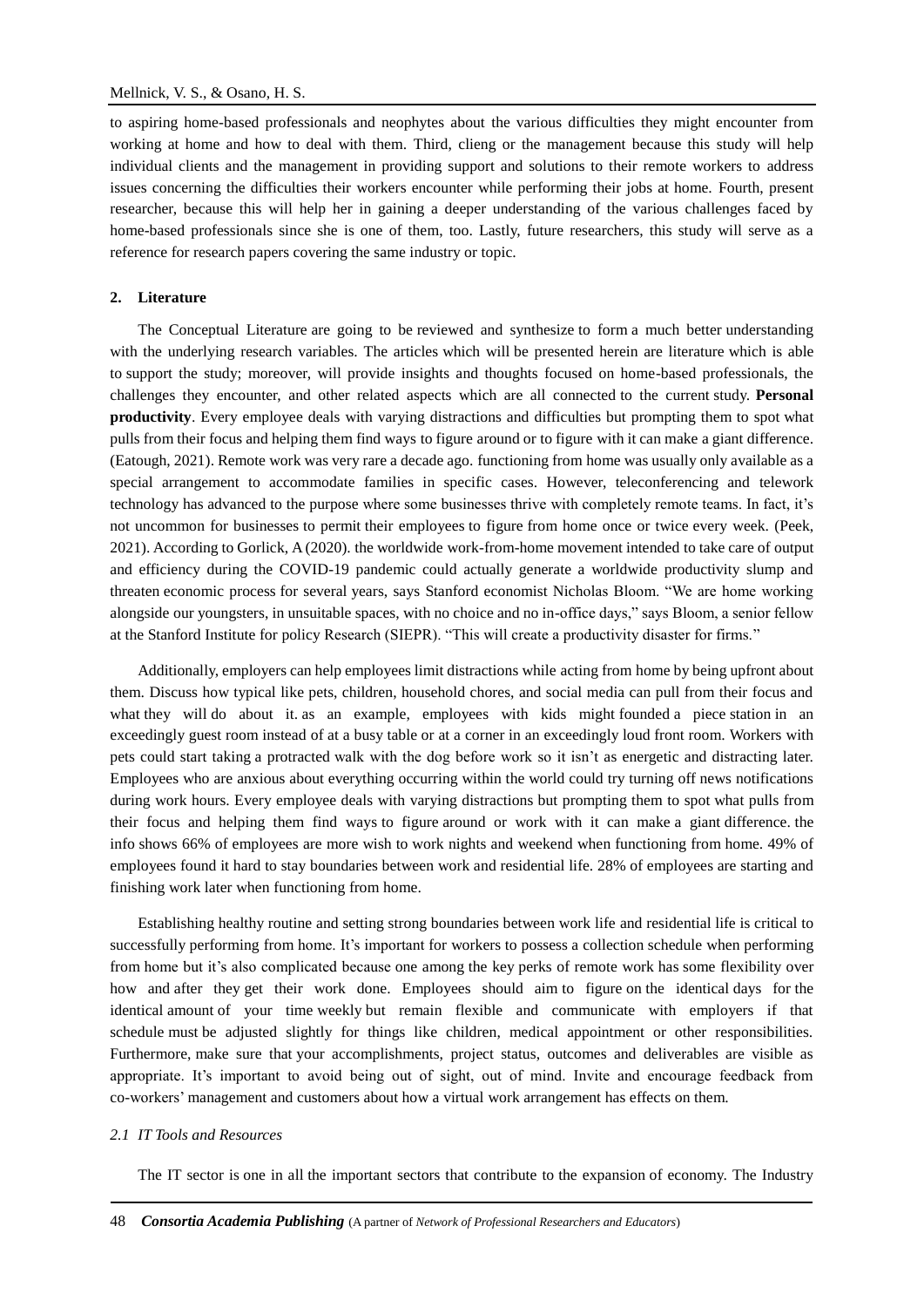adopted many measures to realize the next level of performance and to sustain their higher market share; one among such measures is functioning from home (WFH). Whether it's thanks to crisis like COVID-19 or just the evolution of digital marketplace and global recruiting strategies, it's good to understand that remote work doesn't should be an obstacle for workers. With the correct technology and techniques, employees can have a good place to figure regardless of where they're – and even when there's no office in any respect. (Jonathan, J. 2021).

According to International Labor Organization, employers should provide workers the particular tools, equipment, supplies, and technology needed for performing the specified tasks when implementing WFH arrangements unless the terms and conditions of employment, labor contract, or company policy state otherwise. Additionally, employers should see to the repair of such tools and equipment if necessary. the kind of apparatus and set-up required depends on the business and work involved. this could include a laptop, computer monitors, software, phone, access to the net, headset, access to host applications, and other applicable equipment as deemed necessary. In other situations, it should include the delivery of kit and also the installation of technical devices required for the duty.

Employers could consider putting in a separate help desk or support email address where workers can forward issues associated with workplace tools, equipment and technology to hunt help and support when needed. Employers should also clarify that the employment of kit and tools provided by the corporate for WFH is restricted to the worker only and for work performance only. According to Bamboo, HR. (2021), ensure that once you start to figure from home as professional freelancer you've got the essential tech tools for remote work. Like computer, printer, scanner, appropriate apps for the device and internet connections must be stable.

# *2.2 Client's Systems, Policies, and Guidelines.*

"As business leaders plan and execute the reopening of their workplaces, they're evaluating more permanent remote working arrangements as the way to satisfy employee expectations and to make more resilient business operations", says Elizabeth Joyce, vice chairman of advisory within the Gartner HR practices. In keeping with Vyas and Butakhiero (2020), the pandemic sweeping the globe, COVID-19, has rendered an oversized proportion of the workforce unable to commute to figure, on mitigate the spread of the virus. This has resulted in both employers and employees seeking alternative work arrangement, especially during a fast-paced metropolitan like metropolis. Furthermore, because of the pandemic, most if not all workers experienced work from home (WFH). Hence WFH has become a policy priority for many governments. In doing so, the policies must be made keeping in mind the practicality for both employers and employees. However, this current situation provides unique insight into how well acting from home works, and should play a significant role in future policies that reshape the present structure of working hours, possible with more flexibility (Vyas & Butakhiero, 2020).

Additionally, in accordance with Article 19(a) of the Occupational Safety and Health Convention, 1981 (No. 155), workers are legally obligated to cooperate with the employer to secure a secure and healthy working environment in support of relevant statutory provisions, collective agreements or company policies. Workers also are to blame for taking care of their own health and safety and also the safety of others, using devices and protective equipment and complying with the policies set forth by the employer. Additionally, in accordance with Paragraph 16 of the Occupational Safety and Health Recommendation, 1981 (No. 164), they must report any hazards or issues as soon as possible following the employer's reporting procedures. it's important to be clear that the workers' obligations and responsibilities apply even within the informal surroundings of WFH arrangements. Therefore, when WFH is required to reduce the spread of pandemic, workers must cooperate and comply fully with preventive measures or directives, take tutelage of their own safety and therefore the safety of others and observe company policies.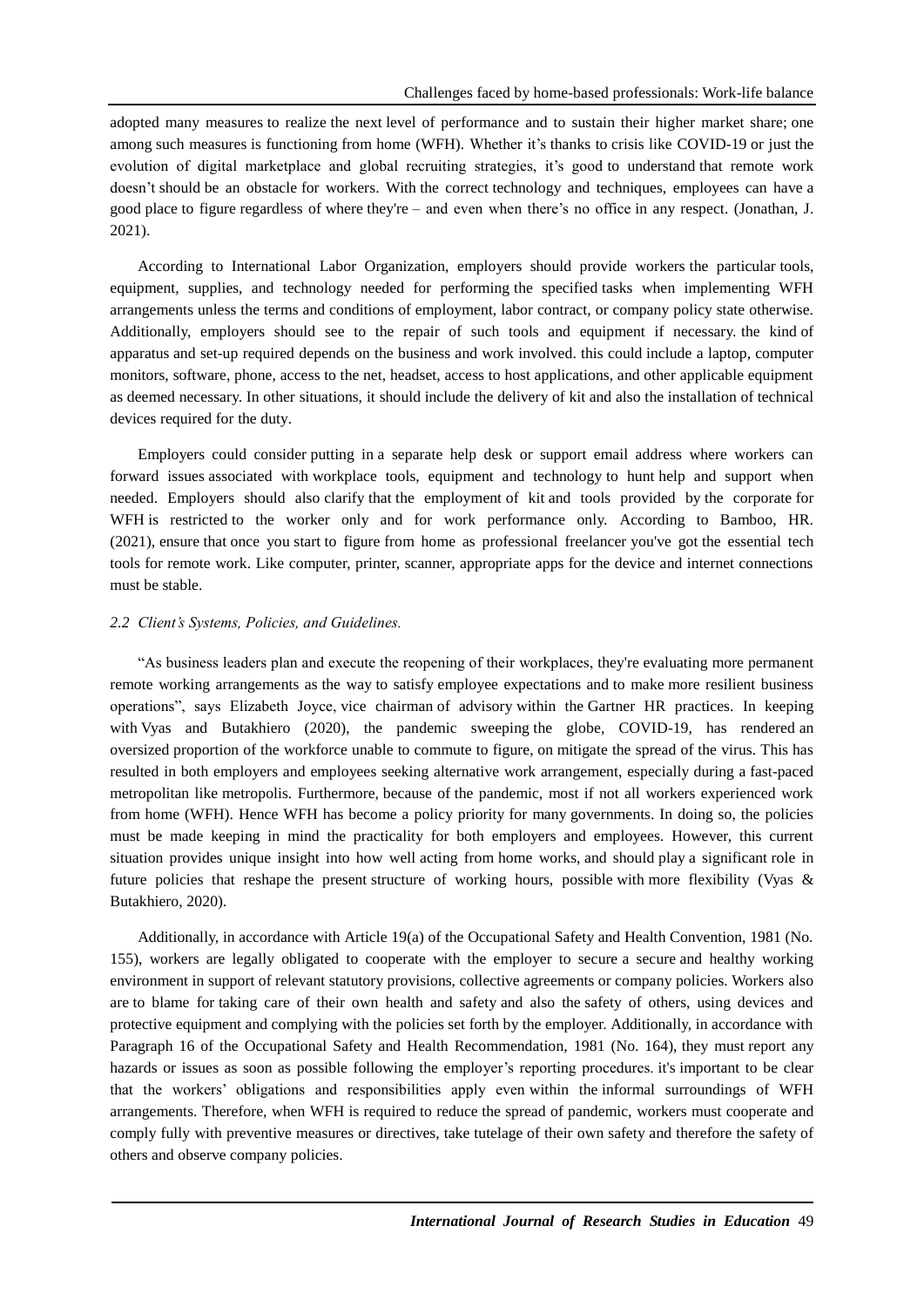## **3. Methodology**

This chapter discussed the research design, the subject and the respondents of the study, the data gathering instrument, validity and reliability of the instrument, the data gathering procedure, and the statistical tools used in the analysis of data.

*Research design* - With the nature of the problem of the study, the descriptive research design will be used. A descriptive research design is a study design to depict the participants accurately. It is all about describing people who take part in the study and it can be done using an observational, case study, or survey (Kolwalczyk, 2015). Moreover, the descriptive research design was chosen because it has the advantage of producing a good amount of responses from a wide range of people. It also provides a meaningful and accurate picture of events and seeks to explain people's perceptions and behavior based on data collected.

*Data gathering tool and procedure -* The study used a self-made survey questionnaire containing two parts: Part I dealt with the profile of the respondents. The respondents will fill up the questionnaire that determined the four variables used in the study namely age, civil status, and sex. Part II contained topics that determine the challenges face by home-based professionals. There were three areas covered in the study namely: a). personal productivity; b). IT tools and resources; and c). Clients' systems, policies, and guidelines. There were ten (10) items in every area, a total of thirty (30) items all in all. The researcher used Google Forms by typing the items from the questionnaire, so it would be easy and convenient to conduct the survey. Respondents choose from a range of possible responses expressing their level of agreement or disagreement with the specified statement. (Zakharenko, 2019).

*Data Gathering Procedure -* After establishing the validity and reliability of the instruments, the researcher conducted the study and administered the questionnaire to the respondents. The researcher used Google Forms to administer the survey, along with instructions on how to accomplish it objectively and honestly. The researcher started to survey a small number of contacts she knew, who were then asked to refer other participants who also fit the research criteria. The agreeable participants were then asked to recommend other potential contacts that might also know and recommend other participants, and so on. After answering, the summary of data was retrieved, compiled, and then tabulated.

*Presentation, analysis, and interpretation of data -* This chapter presents the data gathered in connection with the objectives of the study, analyzes these data, and interprets the result derived from the analysis. All these procedures are done following the specific purposes of the study. Profile of the Respondents according to the variable Age, Civil Status and Sex

### **Table 1**

*Profile of Respondents*

| Variables    | Categories                     |       | Frequency | Percentage |
|--------------|--------------------------------|-------|-----------|------------|
|              | Younger (below 30 years old)   |       | 44        | 60.30      |
| Age          | Older (30 years old and above) |       | 29        | 39.70      |
|              |                                | Total | 73        | 100.00     |
| Civil Status | Single                         |       | 54        | 74.00      |
|              | Married                        |       | 19        | 26.00      |
|              |                                | Total | 73        | 100.00     |
| <b>Sex</b>   | Male                           |       | 25        | 34.20      |
|              | Female                         |       | 48        | 65.80      |
|              |                                | Total | 73        | 100.00     |

The first objective of this study was to determine the profile of home-based professionals in terms of selected variables. As shown in Table 1, from a total of 73 home-based professionals who were used as respondents, 44 or 60.3% of them were categorized as "younger" (with ages below 30 years old) and 29 or 39.7% were categorized as "older" (with ages 30 years old and above). It shows that most of the home-based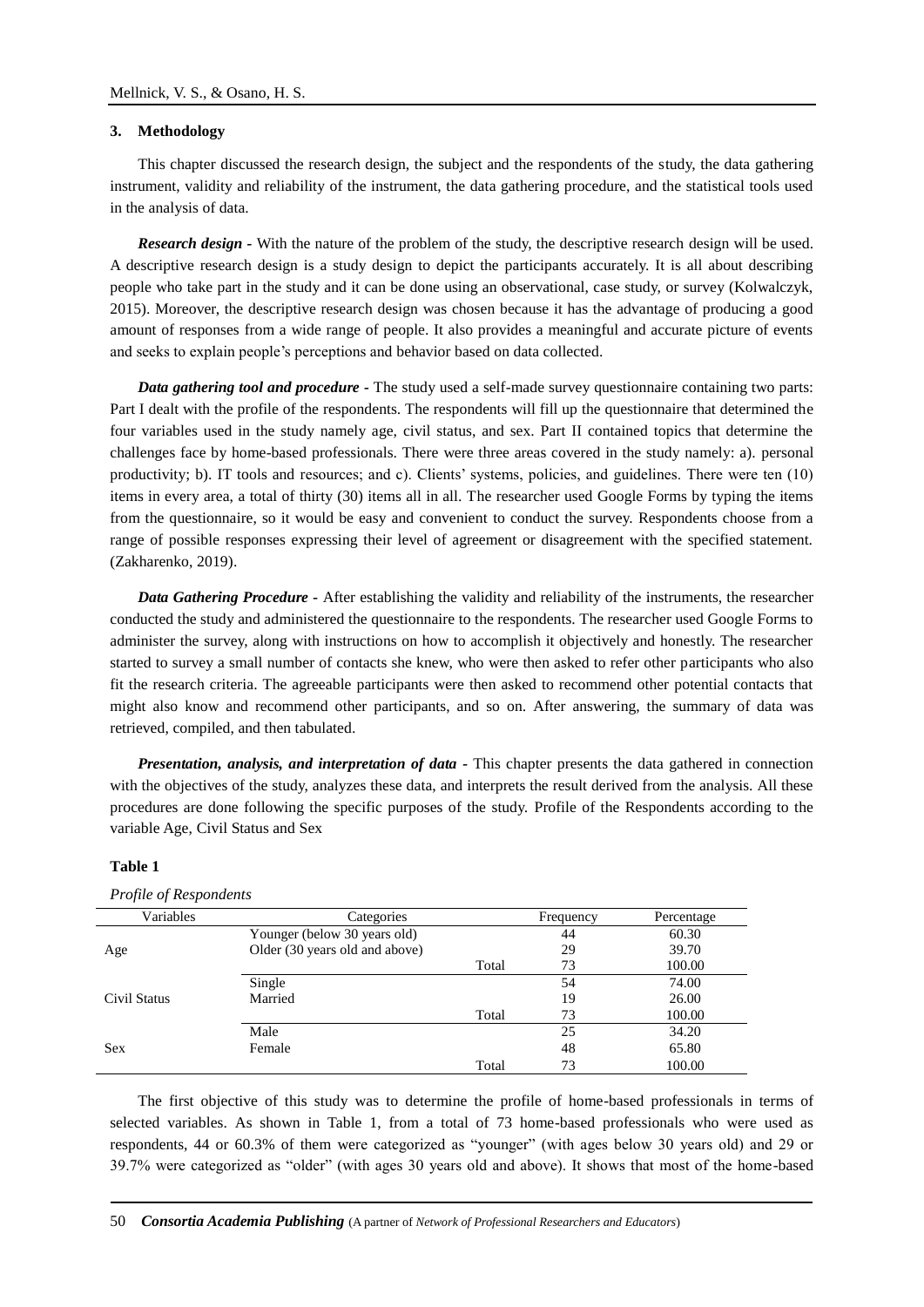professionals are young and therefore expected to be tech-savvy and vibrant in performing their jobs as home-based professionals. As to civil status, out of 73 home-based professionals, the majority of them with 54 or 74% are single and 19 or 26% are married. Civil status is an important indicator to find out how a home-based professional will perform his work, his inclination, and commitment with his job considering that he needs it for various reasons. The findings further show that when the home-based professionals were grouped according to sex, 48 or 65.8% of them are female and 25 or 34.2% are male. The data shows that there are more female than male home-based professionals.

# **Table 2**

# *Area of Personal productivity*

| Items                                                                 | Mean | Interpretation |
|-----------------------------------------------------------------------|------|----------------|
| 1. Collaborate and communicate with client and/or colleagues.         | 4.67 | Very High      |
| 2. Up skill at home.                                                  | 4.14 | Above average  |
| 3. Concentrate at work.                                               | 4.42 | Above Average  |
| 4. Maintain a good working relationship with the client and the team. | 4.74 | Very High      |
| 5. Render overtime.                                                   | 4.04 | Above Average  |
| Meet deadlines.                                                       | 3.27 | Average        |
| 7. Deliver the work on time                                           | 4.67 | Very High      |
| 8. Finish the tasks assigned daily.                                   | 4.68 | Very High      |
| 9. Manage work schedule efficiently.                                  | 4.74 | Very High      |
| 10. Perform well even under high pressure.                            | 4.67 | Very High      |
| Overall Mean                                                          | 4.40 | Above average  |

The next objective of this study was to determine the challenge faced by home-based professionals when grouped according to three different areas namely the personal productivity, IT Tools and Resources, and Client's systems, policies, and guidelines. The first area is the personal productivity. Table 2 shows these findings. From the data taken from the table above, out of the ten items, Items 4 and 9 yielded the highest mean score which is 4.74 on the aspect "Maintain a good working relationship with the client and the team" and "Manage work schedule efficiently" respectively. On the other hand, Item 6 obtained the lowest mean score of 3.27 on the aspect of "Meet deadlines". The overall mean of 4.41, interpreted as above average implies that the majority of the respondents do not face challenge in terms of personal productivity.

# **Table 3**

## *Area of IT tools and resources*

| Items                                                                           |      | Interpretation |
|---------------------------------------------------------------------------------|------|----------------|
| 1. Use computer or laptop for work.                                             |      | Very High      |
| 2. Work with a reliable Wi-Fi connection at home.                               |      | Very High      |
| 3. Encounter power outages in the area.                                         |      | Average        |
| 4. Use a backup connection every time the Wi-Fi is interrupted.                 |      | Average        |
| 5. Work in a suitable place at home.                                            |      | Very High      |
| 6. Use the tools provided by client such as time tracker, timesheet, etc.       |      | Very High      |
| 7. Borrow from others the necessary equipment (headset, camera, etc.) for work. |      | Below average  |
| 8. Pay for the tools you're using for work (subscriptions, etc.)                |      | Below average  |
| 9. Use tools that are free to do some of the tasks.                             |      | Above average  |
| 10. Utilize the tools given by employer.                                        | 4.84 | Very High      |
| Overall Mean                                                                    | 3.92 | Average        |

The second area is the IT tools and resources. Findings are shown in Table 3. From the data, out of the 10 items, Item 1 obtained the highest mean score of 4.92 which is interpreted as very high in the area of "Use computer or laptop for work". On the other hand, Items 7 and 8 obtained the lowest mean scores of 2.12 and 2.62 respectively on the issues of "Borrow from others the necessary equipment (headset, camera, etc.) for work" and "Pay for the tools you're using for work (subscriptions, etc.)". The overall mean of 3.92, interpreted as average implies that the majority of the respondents do not face challenges in terms of IT tools and resources. The respondents usually own and use their computers or laptop for work. Any tools or equipment provided by the clients are also utilized and Wi-Fi connections in their homes are reliable. They do encounter difficulties when there are power outages so a backup connection is a must to avoid disruptions while working. Most of the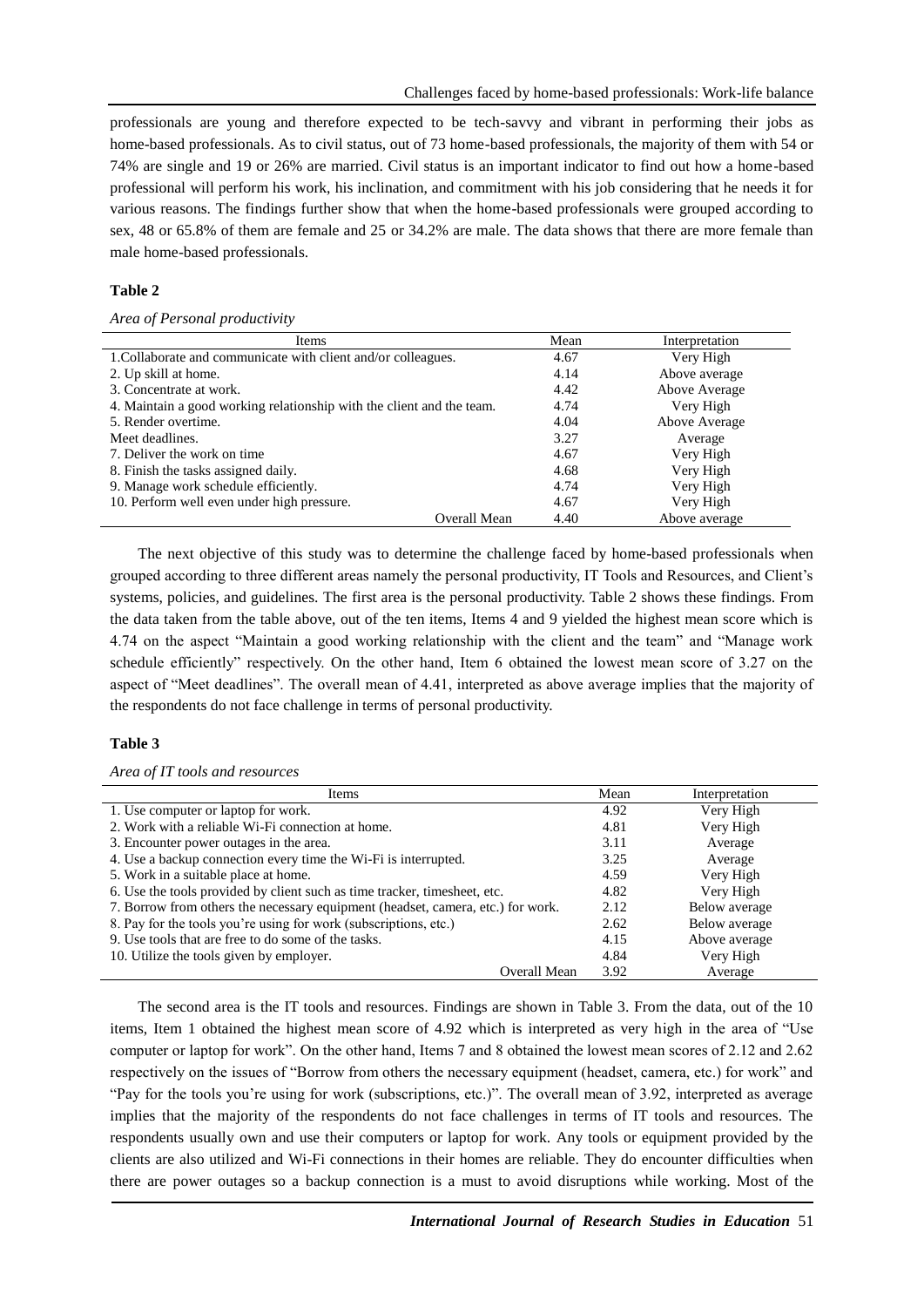respondents seldom borrow equipment from others or pay for their tools to work since the client provides for these things when needed.

#### **Table 4**

*Area of Client's Systems, Policies, and Guidelines*

| Items                                                                                     | Mean | Interpretation |
|-------------------------------------------------------------------------------------------|------|----------------|
| 1. Encounter a client that provides a written manual or contract.                         |      | Average        |
| 2. Follow the instructions and workflows given by the client.                             | 4.79 | Very High      |
| 3. Use the system provided by client.                                                     |      | Very High      |
| 4. Use the client's email to send or post chain letters, solicitations, or advertisements |      | Below average  |
| not related to the business.                                                              |      |                |
| 5. Download, copy, or pirate software and electronic files that are copyrighted or        | 1.27 | Very low       |
| without authorization.                                                                    |      |                |
| 6. Share confidential material, trade secrets, or proprietary information outside of the  |      | Very Low       |
| company.                                                                                  |      |                |
| 7. Open other websites, or do other tasks not related to the job.                         |      | Below average  |
| 8. Disclose someone else's data to be used outside the job.                               |      | Very Low       |
| 9. Follow certain policies while working like using the time tracker, attending virtual   |      | Very High      |
| meetings, sending daily reports, etc.                                                     |      |                |
| 10. Enter into another work agreement with a different client                             | 1.67 | Below average  |
| Overall Mean                                                                              | 2.67 | Average        |

The third area is the Client's systems, policies, and guidelines. Findings are shown in Table 4. From the data, out of the 10 items, Item 3 obtained the highest mean score of 4.96 which is interpreted as very high on the area of "Use the system provided by the client". On the other hand, Items 5, 6, and 8 obtained the lowest mean scores of 1.27, 1.26, and 1.30 respectively on the issues of "Download, copy, or pirate software and electronic files that are copyrighted or without authorization", "Share confidential material, trade secrets, or proprietary information outside of the company" and "Disclose someone else's data to be used outside of the job".

The overall mean of 2.67, interpreted as average implies that the majority of the respondents encounter minor difficulties in some instances in the area of the Client's systems, policies, and guidelines. Some of them encounter clients who do not provide written manuals or contract for work. They either agree verbally or by email only about a certain task or project. Few also enter into another work agreement which in turn, might affect their relationship and work performance with both clients. Though that is the case, the majority of home-based professionals always follow clients' policies and workflows. Software and systems provided by the employers are also being utilized. Also, the majority of them do not download, copy, or pirate software and electronic files or share confidential material.

#### **4. Summary of findings, conclusions and recommendations**

This chapter presents the summary of findings, conclusions and recommendations which were all drawn from the data gathered and interpreted in the previous chapter. This will provide answers to the statement of the problem targeting the challenges faced by home-based professionals: work life balance

### *4.1 Summary of the findings*

Findings of the study revealed that home-based professionals are diverse and have varied demographic characteristics. The majority of the respondents are of younger age, single, and female. The challenges faced by the respondents were measured accordingly in the areas of personal productivity, IT tools and resources, and client's systems, policies, and guidelines. Results showed that in terms of personal productivity and IT tools and resources, the respondents faced low level of challenges. Moreover, in the area of Client's systems, policies, and guidelines, the respondents have a moderate level of difficulty. Furthermore, results of the study showed that home-based professionals have a low to moderate levels of challenge in the areas of technical aspect, IT Tools and Resources, and Client's systems, policies, and guidelines when grouped and compared according to age, civil status, and sex. The highest overall mean was seen in the technical aspect, considered as high. The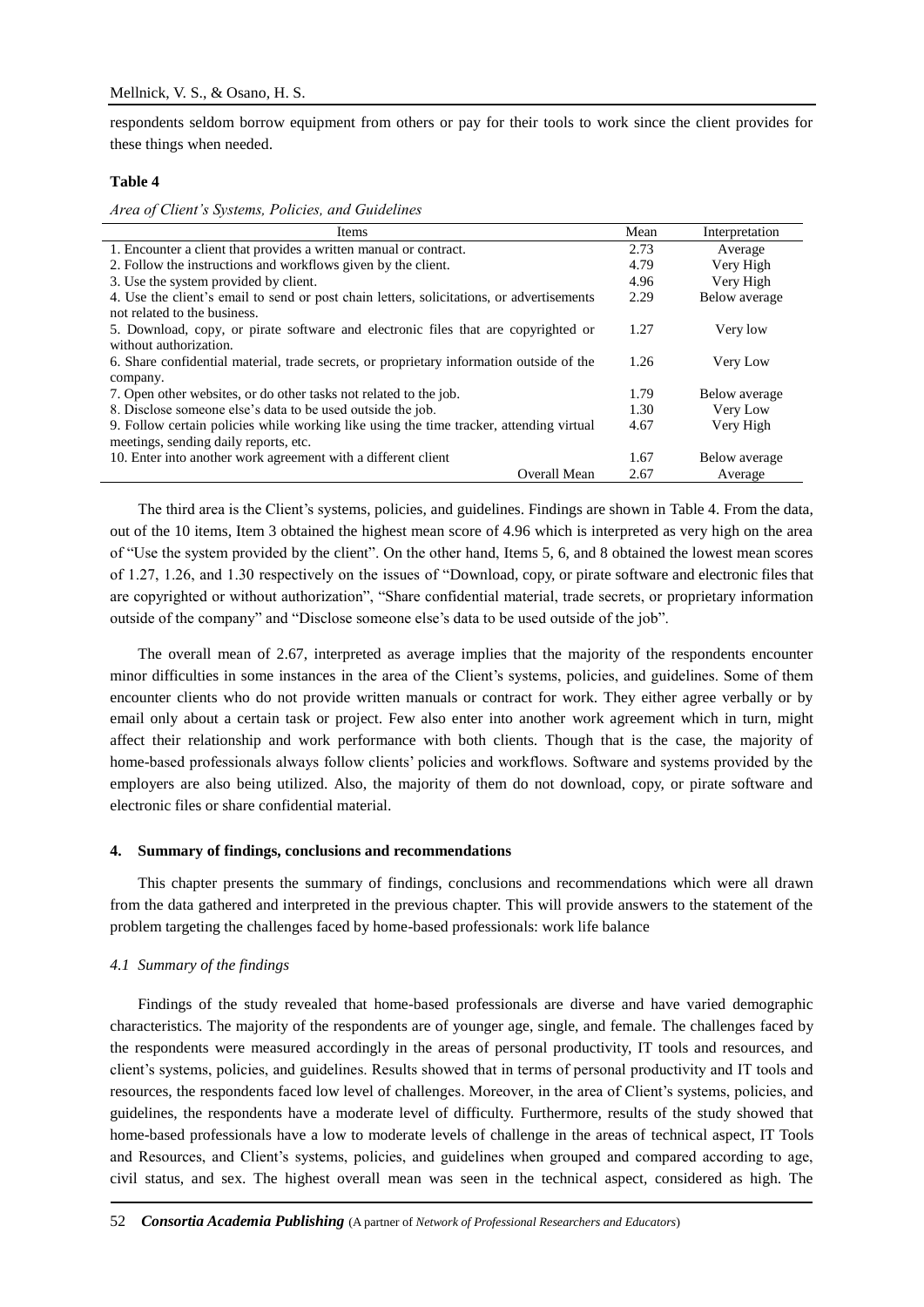home-based professionals encounter low to moderate difficulties in the areas of IT tools and resources and clients' systems, policies, and guidelines.

There was no significant difference found in the difficulties encountered by home-based professionalism the areas of technical aspect and IT tools and resources when grouped and compared according to the aforementioned variables. However, a significant difference was observed in the area of clients' systems, policies, and guidelines between younger and older groups. The older home-based professionals showed lower level of difficulties encountered than the younger group.

## *4.2 Conclusions*

The statistical result shows that there is no significant difference in the areas of personal productivity, IT tools and resources, and client's systems, policies, and guidelines of the home-based professionals as they pertain to respondents' civil status and sex. This means that demographic profile of the respondents, particularly the civil status and sex, is not a predictor for the challenges they faced. However, when the variable age is examined, there was a significant difference in the area of clients' systems, policies, and guidelines between younger and older groups. This means that the younger professionals are sometimes more prone to using the client's provided email to send or post chain letters, solicitations, or advertisements not related to the business or their work compared to those who are in the older age group. The female younger remote workers also tend to enter into another work agreement with a different client, which means getting multiple jobs at the same time to have more sources of income. Since COVID-19 has caused millions of workers to lose part or all of their income, even if still working, many workers had to accept shorter hours and/or wage cuts in different industries. So, most home-based professionals, especially those who are single earners, had to work twice as much and are likely to take multiple jobs to compensate for the loss income (Cajner, 2020).

Most of the home-based professionals, whether young or old, do not face challenges in the area of personal productivity, IT tools and resources, and clients' systems, policies, and guidelines. The older home-based professionals can concentrate more at work more than the younger remote workers because the latter normally engage in multiple jobs with different clients thus, making it a little hard for them to focus at work. On the other hand, the older age group tends to live with their partner, kids, and/or parents. So from children or pets barging into the room to their parents and spouse checking up on them from time to time, it can be hard to stay focused because of these disturbances (Connley, 2020).

When it comes to IT tools and resources, the data shows the young and single home-based professionals sometimes pay for the tools they use for work compared to the older age group. The male remote workers also tend to borrow other equipment from others such as headsets and cameras compared to female. In the area of clients' systems, policies, and guidelines, the home-based professionals generally encounter clients who do not provide a written manual or contract to start working, instead, they mutually agree verbally or the client only sends confirmation of job details via email.

#### *4.3 Recommendations*

For home-based professionals, they should develop a way to manage the challenges they face at home while working. They should set a proper work schedule they can stick with even while working at home. Moreover, home-based professionals should have a dedicated workstation or space in their house to avoid or minimize distractions from outside such as noises, kids and other family members, or household duties.

For aspiring home-based professionals and neophytes, they shall utilize the result of this research to help them overcome the difficulties they might encounter when they decide to join or are starting to work remotely. Getting a computer or laptop and other equipment first then setting a proper work schedule and space at home for work can help as they start their career in home-based work.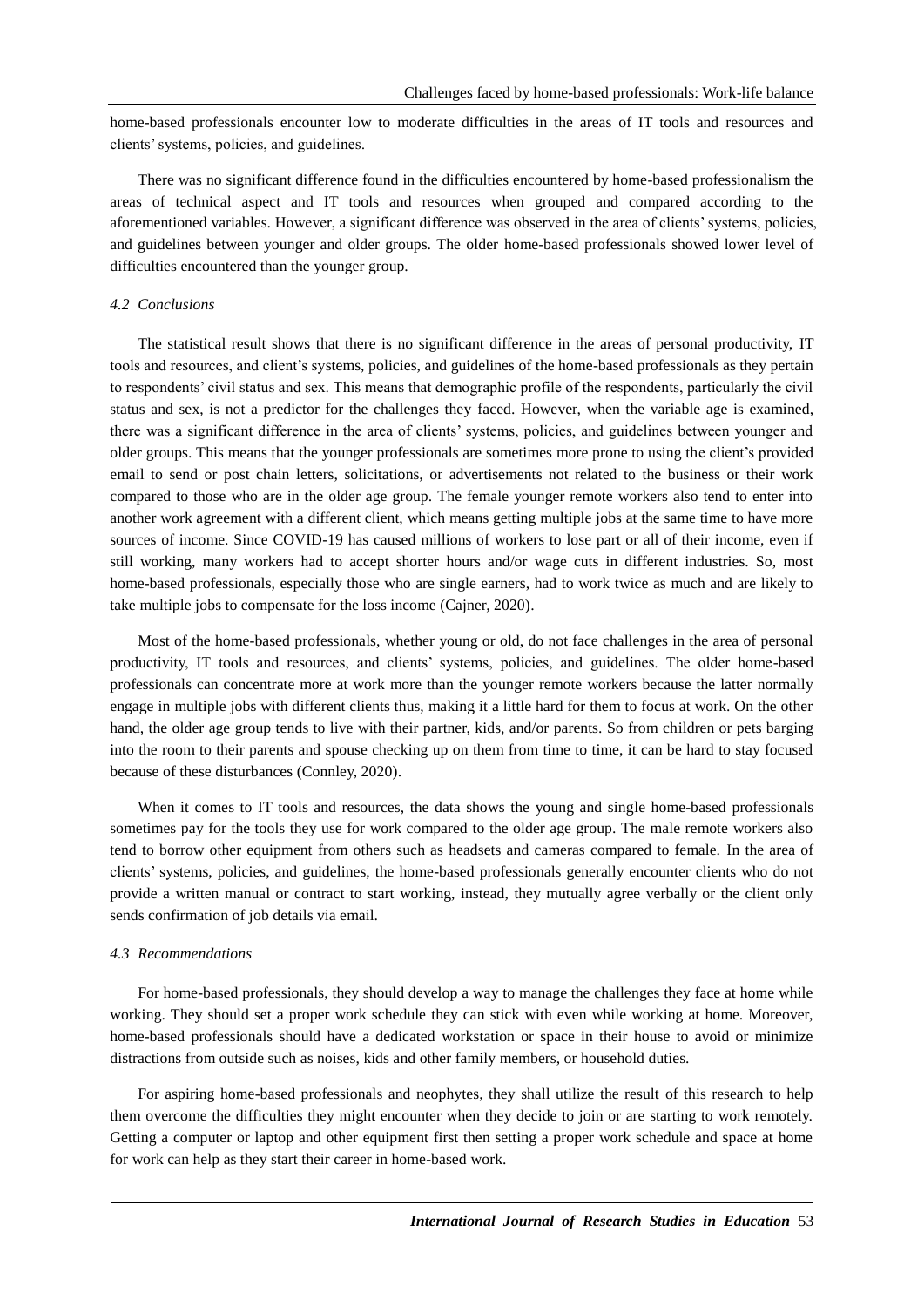# Mellnick, V. S., & Osano, H. S.

For the client or the management, they should consider the conditions of the home-based professionals who are working with them. They should provide the necessary tools and system to train and get their remote employees onboard their projects or company. Since communication within the team is not a problem, they should constantly check on their remote workers and provide them a written manual they can follow as soon as they join the team. Policies and guidelines should be consistent and reasonable for all remote workers to adhere to like working hours, payment, days off, etc.

For the present researcher, should have a solution for the difficulties she encounters since she is a home-based professional herself. What was recommended for other home-based workers is also the same recommendation for her.

A good work-life balance has numerous positive effects, including less stress, a lower risk of burn out, and a greater sense of well-being. This not only benefits employees but employers, too (Sanfilippo, 2021).

# **5. References**

- ACAS (Advisory, Conciliation and Arbitration Service). (n.d.). *Working from home*. Retrieved from <https://www.acas.org.uk/working-from-home>
- Al-Hadi, N. A., & Al-Aufi, A. S. (2019). Information context and socio-technical practice of digital nomads. *Global Knowledge, Memory and Communication, 68*(4/5), 431-450. <https://doi.org/10.1108/GKMC-10-2018-0082>
- American Psychiatric Association Foundation, Center for Workplace Mental Health. (n.d.). *Working remotely during COVID-19: Your mental health and well-being*. Retrieved from <https://www.workplacementalhealth.org/employer-resources/working-remotely-during-covid-19>
- Annink, A., & den Dulk, L. (2012). Autonomy: The panacea for self-employed women's work-life balance? *Community, Work & family*, *15*(4), 383–402. [https://doi.org/10.1080/13668803.2012.723901](https://doi.org/)
- Baitenizov, D. T., Dubina, I. N., Campbell, D. F., Carayannis, E. G., & Azatbek, T. A. (2019). Freelance as a creative mode of self-employment in a new economy (a literature review). *Journal of the Knowledge Economy*, *10*(1), 1–17. [https://doi.org/10.1007/s13132-018-0574-5](https://doi.org/)
- BBC News. (2019, April 16). *EU law fixes minimum rights for 'gig economy' workers*. [https://www.bbc.com/news/world-europe-47947220#:~:text=The%20European%20Parliament](https://www.bbc.com/news/world-europe-47947220#:~:text=The%20European%20Parliament%20has%20approved,as%20at%20Uber%20or%20Deliveroo) [%20has%20approved,as%20at%20Uber%20or%20Deliveroo](https://www.bbc.com/news/world-europe-47947220#:~:text=The%20European%20Parliament%20has%20approved,as%20at%20Uber%20or%20Deliveroo)
- Beno, M. (2019). Perspective on Slovakia's freelancers in sharing economy Case study. In R. Silhavy (Ed.), *CSOC 2019, AISC 984* (pp. 119–130). Springer. [https://doi.org/10.1007/978-3-030-19807-7\\_13](https://doi.org/10.1007/978-3-030-19807-7_13)
- Boyd, C. O. (2001). Phenomenology the method. In P. L. Munhall (Ed.), *Nursing research: A qualitative perspective* (3rd ed., pp. 93–122). Jones and Bartlett.
- Bridges, L. (2017). Flexible as freedom? The dynamics of creative industry work and the case study of the editor in publishing. *New Media & Society*, *1*(17), 1–17. [https://doi.org/10.1177%2F1461444816688920](https://doi.org/)
- Burke, A., & Cowling, M. (2019). On the critical role of freelancers in agile economies. *Small Business Economics*. [https://doi.org/10.1007/s11187-019-00240-y](https://doi.org/)
- Cho, E., & Allen, T. D. (2019). The transnational family: A typology and implications for work-family balance. *Human Resource Management Review*, *29*(1), 76–86. [https://doi.org/10.1016/j.hrmr.2018.01.001](https://doi.org/)
- Chin, J.M.-C., Ching, G. S., del Castillo, F., Wen, T.-H., Huang, Y.-C., del Castillo, C. D., Gungon, J. L., & Trajera, S. M. (2022). Perspectives on the barriers to and needs of teachers' professional development in the Philippines during COVID-19. *Sustainability, 14*(1), 470.<https://doi.org/10.3390/su14010470>
- Christensen, K. (2019). *The new era of home-based work: Directions and policies*. Routledge.
- Colaizzi, P. F. (1978). Psychological research as the phenomenologist views. In R. Valle, & M. King (Eds.), *Existential Phenomenological Alternatives in Psychology* (pp. 48–71). Oxford University Press.
- Consultancy United Kingdom. (2018, August 30). *UK has 2 million freelancers and the number will continue to*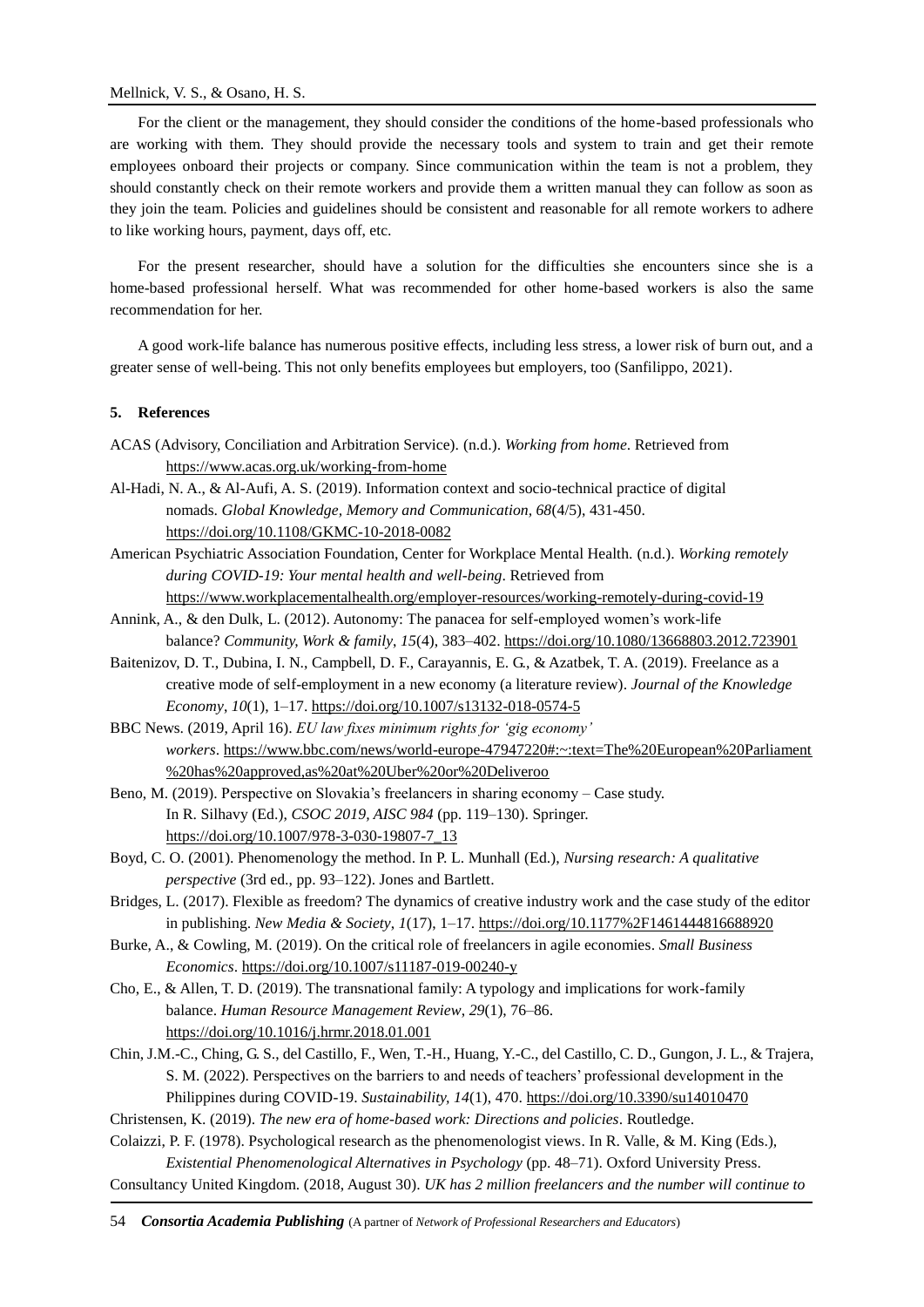*rise*. [https://www.consultancy.uk/news/18474/uk-has-2-million-freelancers-and-the-number-will-contin](https://www.consultancy.uk/news/18474/uk-has-2-million-freelancers-and-the-number-will-continue-to-rise) [ue-to-rise](https://www.consultancy.uk/news/18474/uk-has-2-million-freelancers-and-the-number-will-continue-to-rise)

- Creswell, J. (2007). *Qualitative inquiry and research design: Choosing among five approaches*. Sage Publications.
- D'Cruz, P., & Noronha, E. (2019). Indian freelancers in the platform economy: Prospects and problems. In *Globalization, labour market institutions, processes and policies in India* (pp. 257–276). Palgrave Macmillan.
- Department of Labor and Employment (DOLE). (2014). *Elecommuting: Work from home, the new way to go*. [http://www.ble.dole.gov.ph/downloads/Publications/LMT/Labor\\_Market\\_Trends\\_Online\\_Home-Ba](http://www.ble.dole.gov.ph/downloads/Publications/LMT/Labor_Market_Trends_Online_Home-Based_Jobs.pdf) [sed\\_Jobs.pdf](http://www.ble.dole.gov.ph/downloads/Publications/LMT/Labor_Market_Trends_Online_Home-Based_Jobs.pdf)
- Dockery, A. M., & Bawa, S. (2014). Is working from home good work or bad work? Evidence from Australian employees. *Australian Journal of Labour Economics*, *17*(2), 163–190.
- Eurofound (European Foundation for the Improvement of Living and Working Conditions) and ILO (International Labour Organization). (2017). *Working anytime, anywhere: The effects on the world of work* (Luxembourg and Geneva).
- Financial Times. (2019). *UK law must back freelance rights to be paid on Time*. <https://www.ft.com/content/9f03c106-5159-11e9-b401-8d9ef1626294>
- Gilchrist, K. (2019, August 6). The 10 countries with the fastest-growing earnings for freelancers. *CNBC*. [https://www.cnbc.com/2019/08/07/the-10-countries-with-the-fastest-growing-earnin](https://www.cnbc.com/2019/08/07/the-10-countries-with-the-fastest-growing-earnings-for-freelancers.html) [gs-for-freelancers.html](https://www.cnbc.com/2019/08/07/the-10-countries-with-the-fastest-growing-earnings-for-freelancers.html)
- Gray, S. (2019). *The outsourcing bible: The ultimate guide to outsourcing services, outsourcing business and more*. BookRix.
- Guba, E. (1981). Criteria for assessing the trustworthiness of naturalistic inquiries. *Educational Communication and Technology Journal*, *29*, 75–91. <https://doi.org/10.1007/BF02766777>
- Hasnan, L. (2019, September 24). Southeast Asia's rising freelance economy. *The ASEAN Post*. <https://theaseanpost.com/article/southeast-asias-rising-freelance-economy>
- Hidalgo, V. (2015). *PH firms recognize rising value of freelancers*. <https://business.inquirer.net/201298/ph-firms-recognize-rising-value-of-freelancers>
- Hilbrecht, M., & Lero, D. S. (2014). Self-employment and family life: Constructing work–life balance when you're 'always on'. *Community, Work & Family*, *17*(1), 20–42. [https://doi.org/10.1080/13668803.2013.862214](https://doi.org/)
- Hirschi, A., Shockley, K. M., & Zacher, H. (2019). Achieving work-family balance: An action regulation model. *Academy of Management Review*, *44*(1), 150–171. [https://doi.org/10.5465/amr.2016.0409](https://doi.org/)
- Hussenot, A., & Sergi, V. (2019). Collaborating without (formal) organization: How do freelancers question the definition and the role of organizations? In *Global perspectives on human capital-intensive firms* (pp. 53–71). IGI Global.
- ILO (International Labor Organization). 2016. *Final report: Global Dialogue Forum on the Challenges and Opportunities of Teleworking for Workers and Employers in the ICTS and Financial Services Sectors*, GDFTWEFS/2016/9.
- Johnson, B., & Christensen, L. (2008). *Educational research: Quantitative, qualitative, and mixed approaches*. Sage Publications.
- Kasriel, S. (2019). *These are the 20 hottest job skills companies are looking for right now*. [https://www.cnbc.com/2019/05/14/these-are-the-20-hottest-job-skills-companies-are-looking-for-n](https://www.cnbc.com/2019/05/14/these-are-the-20-hottest-job-skills-companies-are-looking-for-now.html) [ow.html](https://www.cnbc.com/2019/05/14/these-are-the-20-hottest-job-skills-companies-are-looking-for-now.html)
- Kuek, S. C., Paradi-Guilford, C. M., Fayomi, T., Imaizumi, S., & Ipeirotis, P. (2015). *The global opportunity in online outsourcing*. World Bank Group. [https://openknowledge.worldbank.org/bitstream/handle/10986/22284/The0global0opp0n0online0outsou](https://openknowledge.worldbank.org/bitstream/handle/10986/22284/The0global0opp0n0online0outsourcing.pdf) [rcing.pdf](https://openknowledge.worldbank.org/bitstream/handle/10986/22284/The0global0opp0n0online0outsourcing.pdf)
- Kumar, K. (1989). *Conducting key informant interviews in developing countries*. [https://www.participatorymethods.org/sites/participatorymethods.org/files/conducting%20ke](https://www.participatorymethods.org/sites/participatorymethods.org/files/conducting%20key%20informant%20interviews_kumar.pdf)